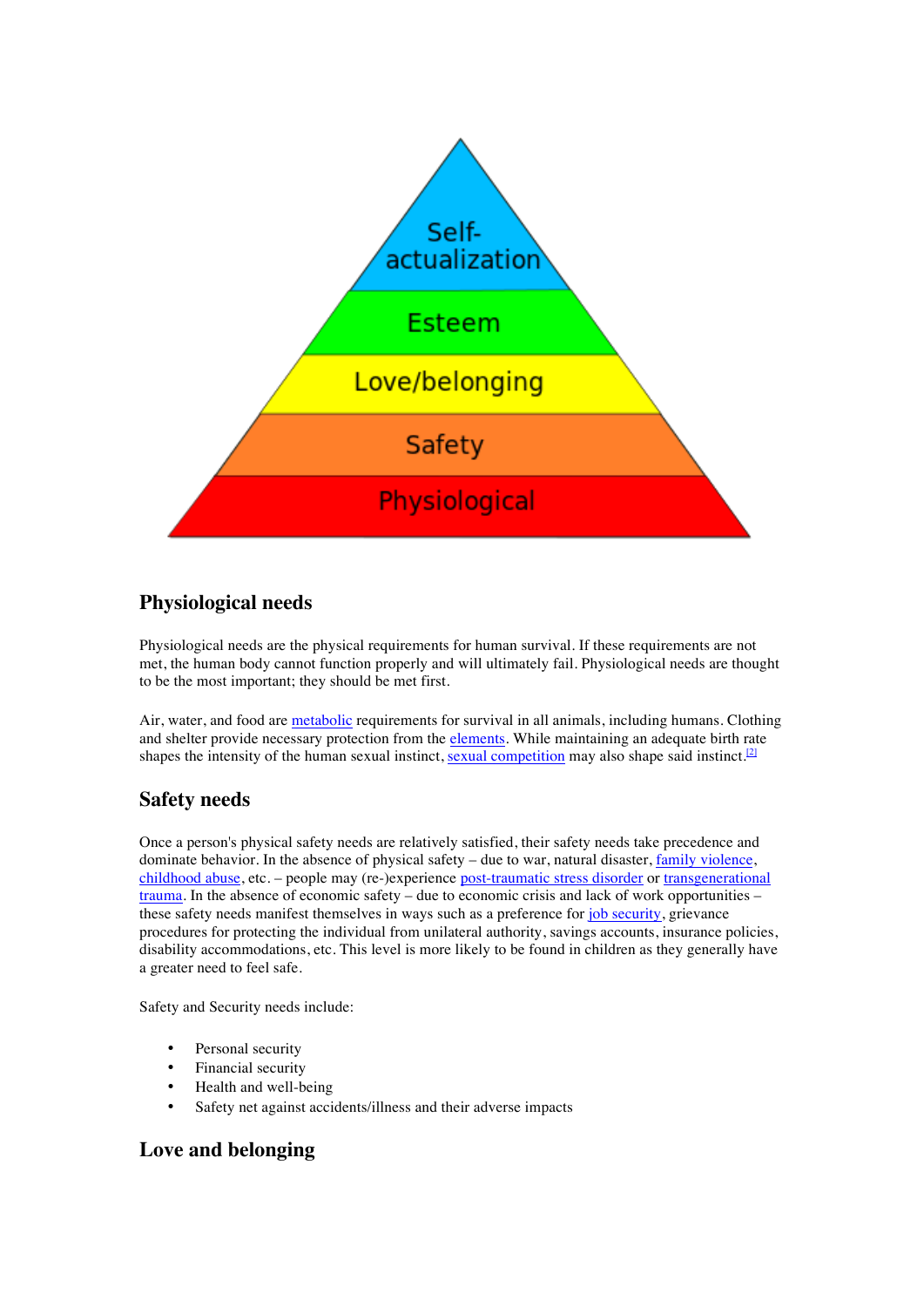After physiological and safety needs are fulfilled, the third level of human needs is interpersonal and involves feelings of belongingness. This need is especially strong in childhood and can override the need for safety as witnessed in children who cling to abusive parents. Deficiencies within this level of Maslow's hierarchy – due to **hospitalism**, neglect, shunning, ostracism, etc. – can adversely affect the individual's ability to form and maintain emotionally significant relationships in general, such as:

- Friendship
- **Intimacy**
- Family

According to Maslow, humans need to feel a sense of belonging and acceptance among their social groups, regardless whether these groups are large or small. For example, some large social groups may include clubs, co-workers, religious groups, professional organizations, sports teams, and gangs. Some examples of small social connections include family members, intimate partners, mentors, colleagues, and confidants. Humans need to love and be loved – both sexually and non-sexually – by others.<sup>[2]</sup> Many people become susceptible to loneliness, social anxiety, and clinical depression in the absence of this love or belonging element. This need for belonging may overcome the physiological and security needs, depending on the strength of the peer pressure.

#### **Esteem**

All humans have a need to feel respected; this includes the need to have self-esteem and self-respect. Esteem presents the typical human desire to be accepted and valued by others. People often engage in a profession or hobby to gain recognition. These activities give the person a sense of contribution or value. Low self-esteem or an inferiority complex may result from imbalances during this level in the hierarchy. People with low self-esteem often need respect from others; they may feel the need to seek fame or glory. However, fame or glory will not help the person to build their self-esteem until they accept who they are internally. Psychological imbalances such as depression can hinder the person from obtaining a higher level of self-esteem or self-respect.

Most people have a need for stable self-respect and self-esteem. Maslow noted two versions of esteem needs: a "lower" version and a "higher" version. The "lower" version of esteem is the need for respect from others. This may include a need for status, recognition, fame, prestige, and attention. The "higher" version manifests itself as the need for self-respect. For example, the person may have a need for strength, competence, mastery, self-confidence, independence, and freedom. This "higher" version takes precedence over the "lower" version because it relies on an inner competence established through experience. Deprivation of these needs may lead to an inferiority complex, weakness, and helplessness.

Maslow states that while he originally thought the needs of humans had strict guidelines, the "hierarchies are interrelated rather than sharply separated".<sup>[3]</sup> This means that esteem and the subsequent levels are not strictly separated; instead, the levels are closely related.

### **Self-actualization**

#### Main article: Self-actualization

"What a man can be, he must be." $[3]^{.91}$  This quotation forms the basis of the perceived need for selfactualization. This level of need refers to what a person's full potential is and the realization of that potential. Maslow describes this level as the desire to accomplish everything that one can, to become the most that one can be.<sup>[3]:92</sup> Individuals may perceive or focus on this need very specifically. For example, one individual may have the strong desire to become an ideal parent. In another, the desire may be expressed athletically. For others, it may be expressed in paintings, pictures, or inventions.<sup>[3]:93</sup> As previously mentioned, Maslow believed that to understand this level of need, the person must not only achieve the previous needs, but master them.

### **Self-transcendence**